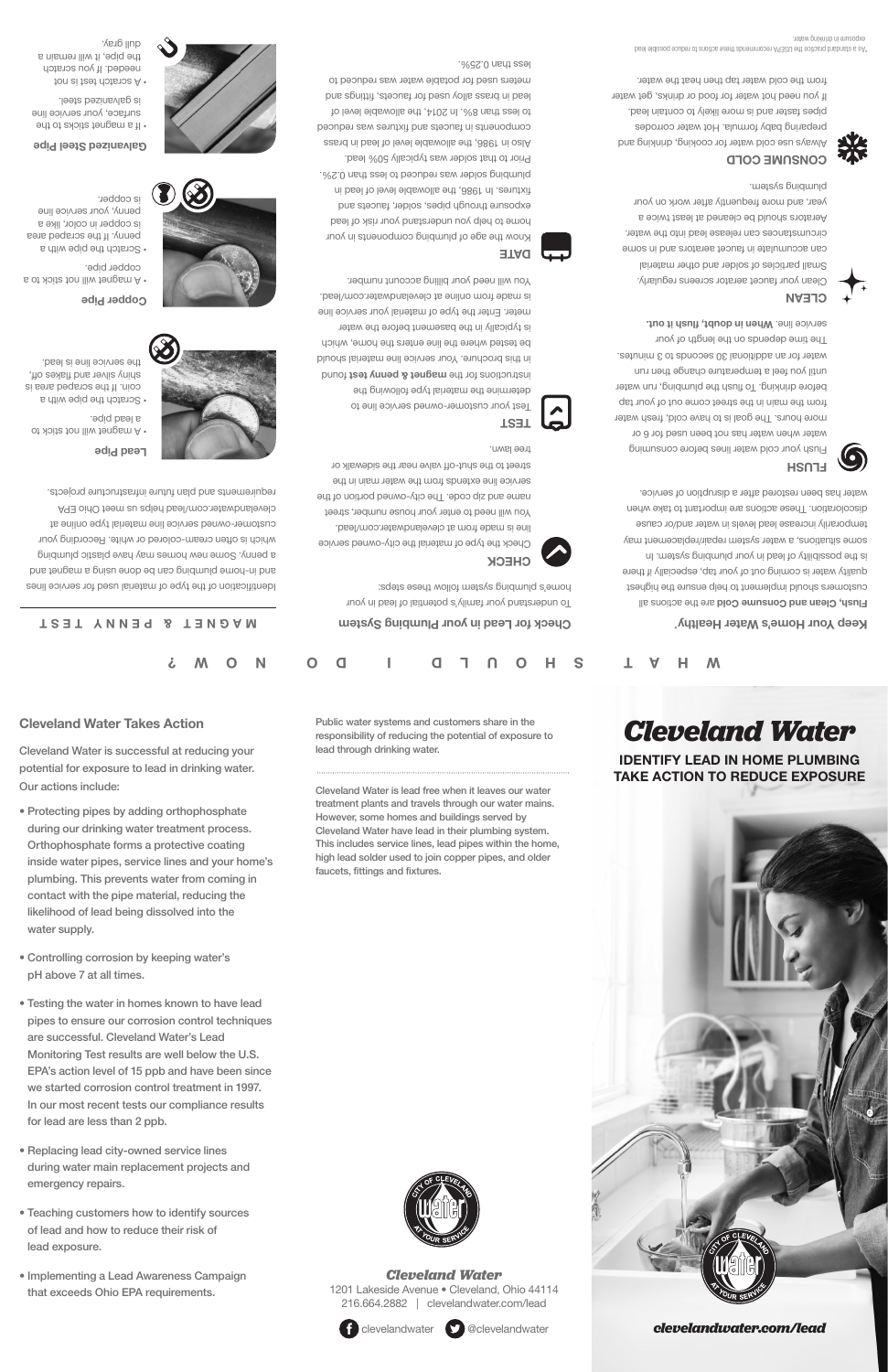# **Keep Your Home's Water Healthy\***

**Flush, Clean and Consume Cold** are the actions all customers should implement to help ensure the highest quality water is coming out of your tap, especially if there is the possibility of lead in your plumbing system. In some situations, a water system repair/replacement may temporarily increase lead levels in water and/or cause discoloration. These actions are important to take when water has been restored after a disruption of service.



# **FLUSH**

Flush your cold water lines before consuming water when water has not been used for 6 or more hours. The goal is to have cold, fresh water from the main in the street come out of your tap before drinking. To flush the plumbing, run water until you feel a temperature change then run water for an additional 30 seconds to 3 minutes. The time depends on the length of your service line. **When in doubt, flush it out.**

# **CLEAN**

Clean your faucet aerator screens regularly. Small particles of solder and other material can accumulate in faucet aerators and in some circumstances can release lead into the water. Aerators should be cleaned at least twice a year, and more frequently after work on your plumbing system.



#### **CONSUME COLD**

Always use cold water for cooking, drinking and preparing baby formula. Hot water corrodes pipes faster and is more likely to contain lead. If you need hot water for food or drinks, get water from the cold water tap then heat the water.

\*As a standard practice the USEPA recommends these actions to reduce possible lead exposure in drinking water.

# **Check for Lead in your Plumbing System**

To understand your family's potential of lead in your home's plumbing system follow these steps:



# **CHECK**

Check the type of material the city-owned service line is made from at clevelandwater.com/lead. You will need to enter your house number, street name and zip code. The city-owned portion of the service line extends from the water main in the street to the shut-off valve near the sidewalk or tree lawn.

# **TEST**

Test your customer-owned service line to determine the material type following the instructions for the **magnet & penny test** found in this brochure. Your service line material should be tested where the line enters the home, which is typically in the basement before the water meter. Enter the type of material your service line is made from online at clevelandwater.com/lead. You will need your billing account number.

# **DATE**

Know the age of plumbing components in your home to help you understand your risk of lead exposure through pipes, solder, faucets and fixtures. In 1986, the allowable level of lead in plumbing solder was reduced to less than 0.2%. Prior to that solder was typically 50% lead. Also in 1986, the allowable level of lead in brass components in faucets and fixtures was reduced to less than 8%. In 2014, the allowable level of lead in brass alloy used for faucets, fittings and meters used for potable water was reduced to less than 0.25%.

# **MAGNET & PENNY TEST**

Identification of the type of material used for service lines and in-home plumbing can be done using a magnet and a penny. Some new homes may have plastic plumbing which is often cream-colored or white. Recording your customer-owned service line material type online at clevelandwater.com/lead helps us meet Ohio EPA requirements and plan future infrastructure projects.

# **Lead Pipe**

- A magnet will not stick to a lead pipe.
- Scratch the pipe with a coin. If the scraped area is shiny silver and flakes off, the service line is lead.

#### **Copper Pipe**

- A magnet will not stick to a copper pipe.
- Scratch the pipe with a penny. If the scraped area is copper in color, like a penny, your service line is copper.

#### **Galvanized Steel Pipe**

- If a magnet sticks to the surface, your service line is galvanized steel.
- A scratch test is not needed. If you scratch the pipe, it will remain a dull gray.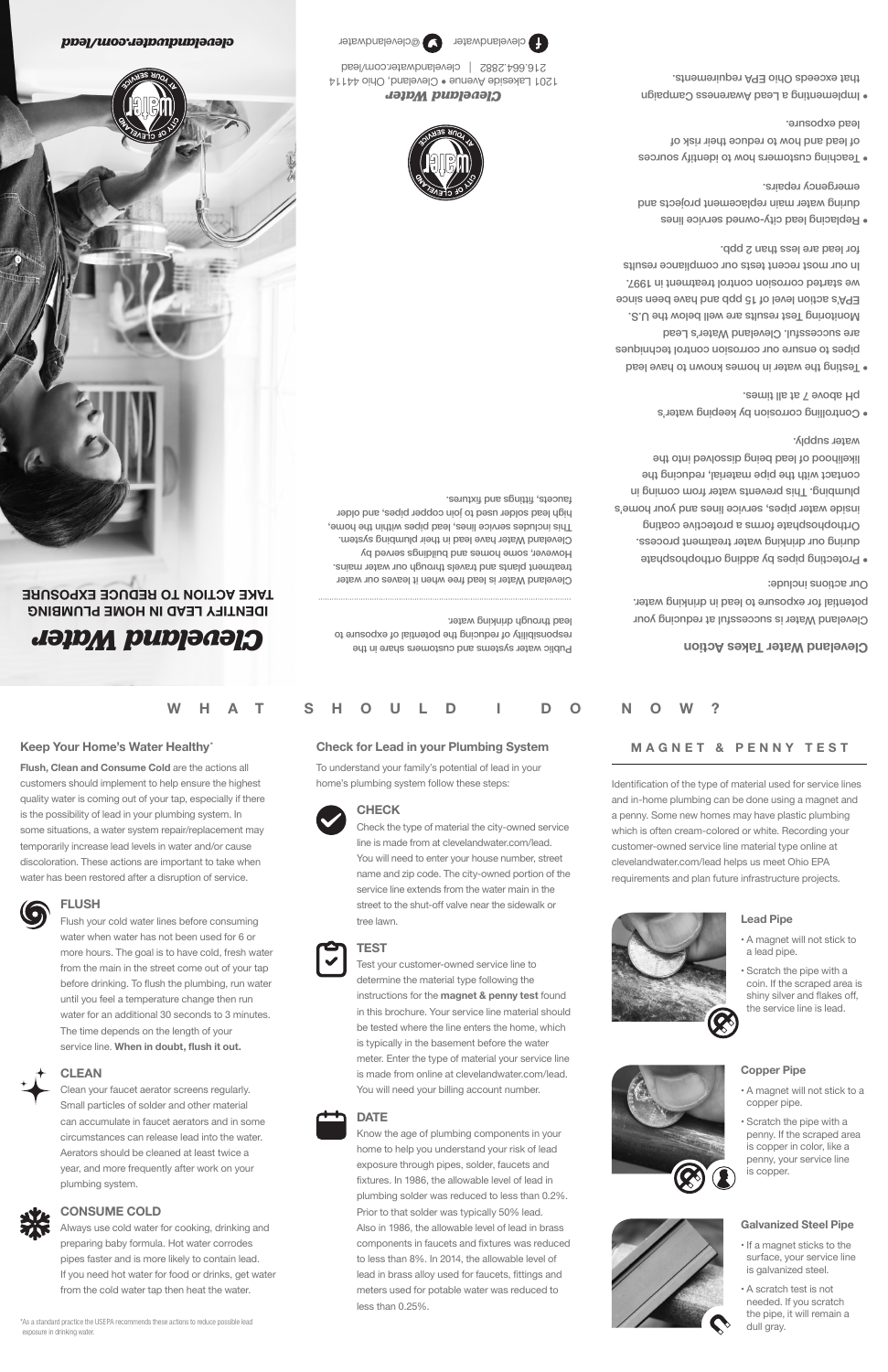# **Below are additional actions to reduce the risk of lead exposure. Costs and/or appointments are associated with most of these.**

**Get your water tested.** Customers whose homes have a full or partial lead service line and/or lead plumbing or copper plumbing with high lead solder can ask to be added to the list of homes who participate in our Lead & Copper Compliance Monitoring program. To have your home added, call 216.664.2882. Customers can also choose to have their water tested at their cost at a certified laboratory. The Ohio EPA maintains a list of certified laboratories that can test for lead at epa.ohio.gov/ddagw/labcert.

#### **Cost: Free to \$**

**Replace pre-2014 faucets and fixtures.** Older faucets may contain higher levels of lead. Faucets manufactured and sold in the United States after 2014 are considered "lead-free" and must contain less than 0.25% lead in areas that come into contact with water.

#### **Cost: \$ to \$\$\$ per faucet**

**Properly use a point-of-use treatment device certified to remove lead.** Point-of-use treatment devices include water filtering pitchers and filters that attach directly to faucets used for water consumption. The device should be certified to remove lead for potable water use by a certifying organization such as the National Sanitation Foundation International (NSF), Underwriters Laboratory (UL), or Water Quality Association (WQA). Filters must be maintained and changed according to the manufacturer's instructions or users run the risk of increasing their lead exposure.



**Cost: \$ to \$\$\$ + regular replacement filter costs.** 

# **Where is lead and who's responsible?**

Cleveland Water is lead free when it leaves our treatment plants. There is no lead in our water mains.

Places that may contain lead include the city-owned and customer-owned portions of the service line, and customer's plumbing including copper plumbing joined with high-lead solder, and faucets. Faucets made after 2014 must have less than 0.25% lead. Those made between 1986 and 2014 may have up to 8% lead. Before 1986, there were no federal regulations on lead levels in plumbing components.

The city-owned service line connects the water main to our curb stop which turns on/off water coming into your home. The curb stop is usually located in the sidewalk or tree lawn.

The customer-owned service line extends from the curb stop into your basement or crawl space. You should perform the magnet and penny test where your service line enters your home before the water meter.

**Curb Stop**

Our orthophosphate addition forms a protective coating inside water mains, service lines, your home's plumbing, and faucets regardless of the material type and age. This prevents water from coming in contact with the metal, reducing the likelihood of lead dissolving into the water.